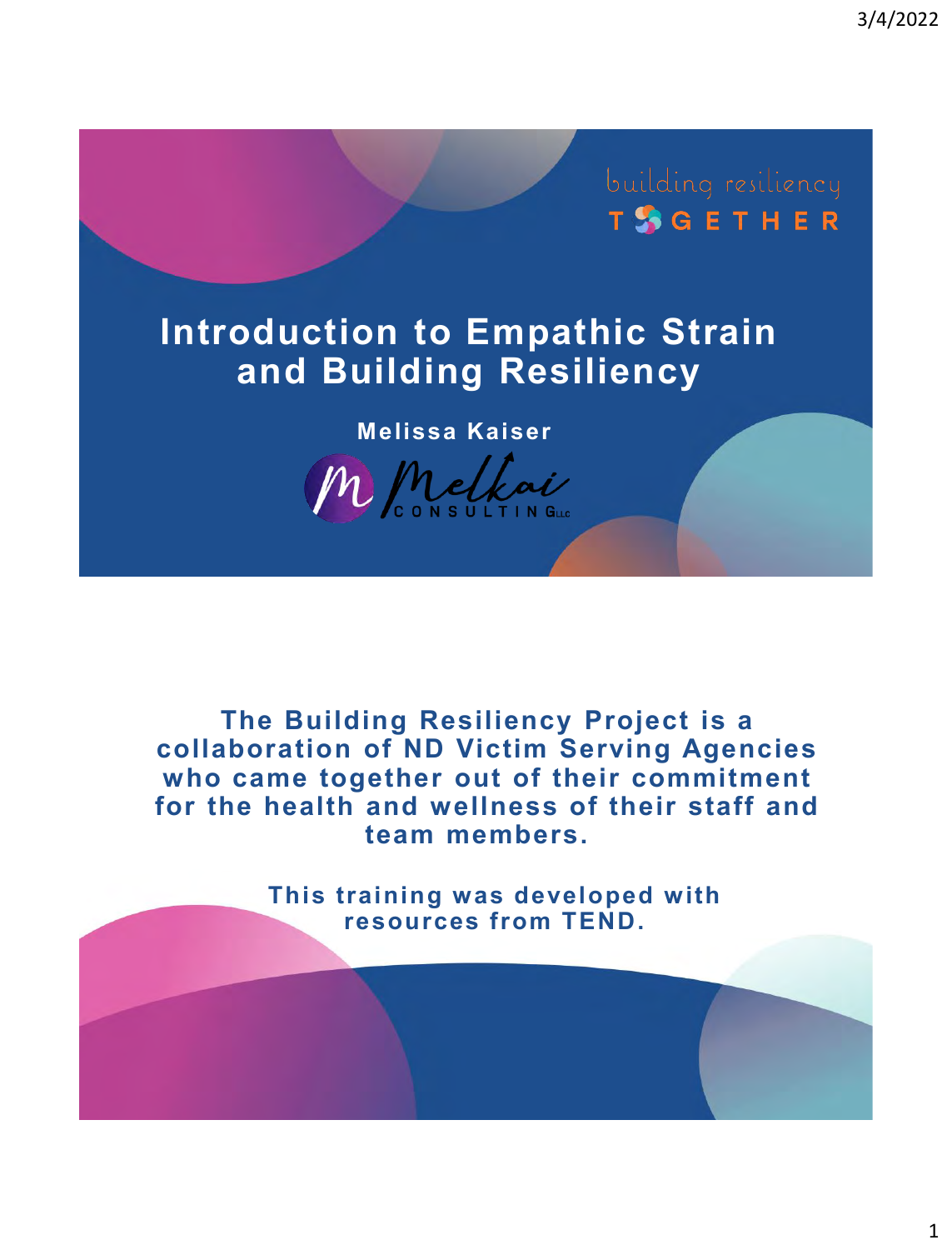#### **OBJECTIVES**

**Foundation**

Discuss the impact of working in high stress and trauma exposed environments.

#### **Key Concepts**

empathic strain, and secondary traumatic stress.

**Assessment**

**Strategies** Create an action plan

# building resiliency TSGETHER



TOP SECRET



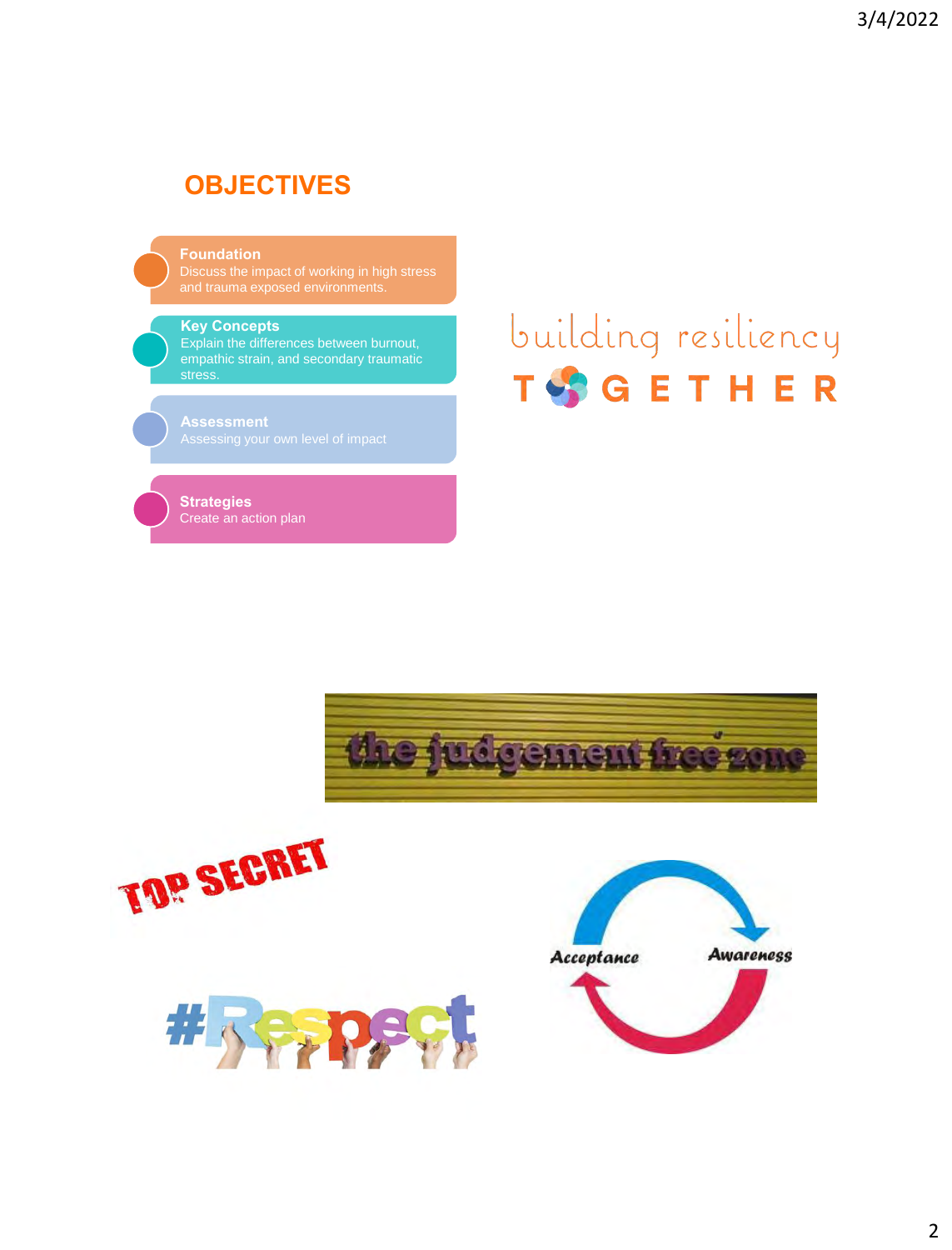3/4/2022

"**The expectation that we can be immersed in suffering and loss daily and not be touched by it is as unrealistic as expecting to be able to walk through water without getting wet.**"

> *Rachel Naomi Remen, Kitchen Table Wisdom, 1996*



building resiliency **TOGETHER** 

#### **GETTING US STARTED**

**Small group discussion…**

- How has this work changed you?
- How has this work changed your views on the world?
- What happens to the stories you hear at work?
- Were you trained for this?

building resiliency **TOGETHER**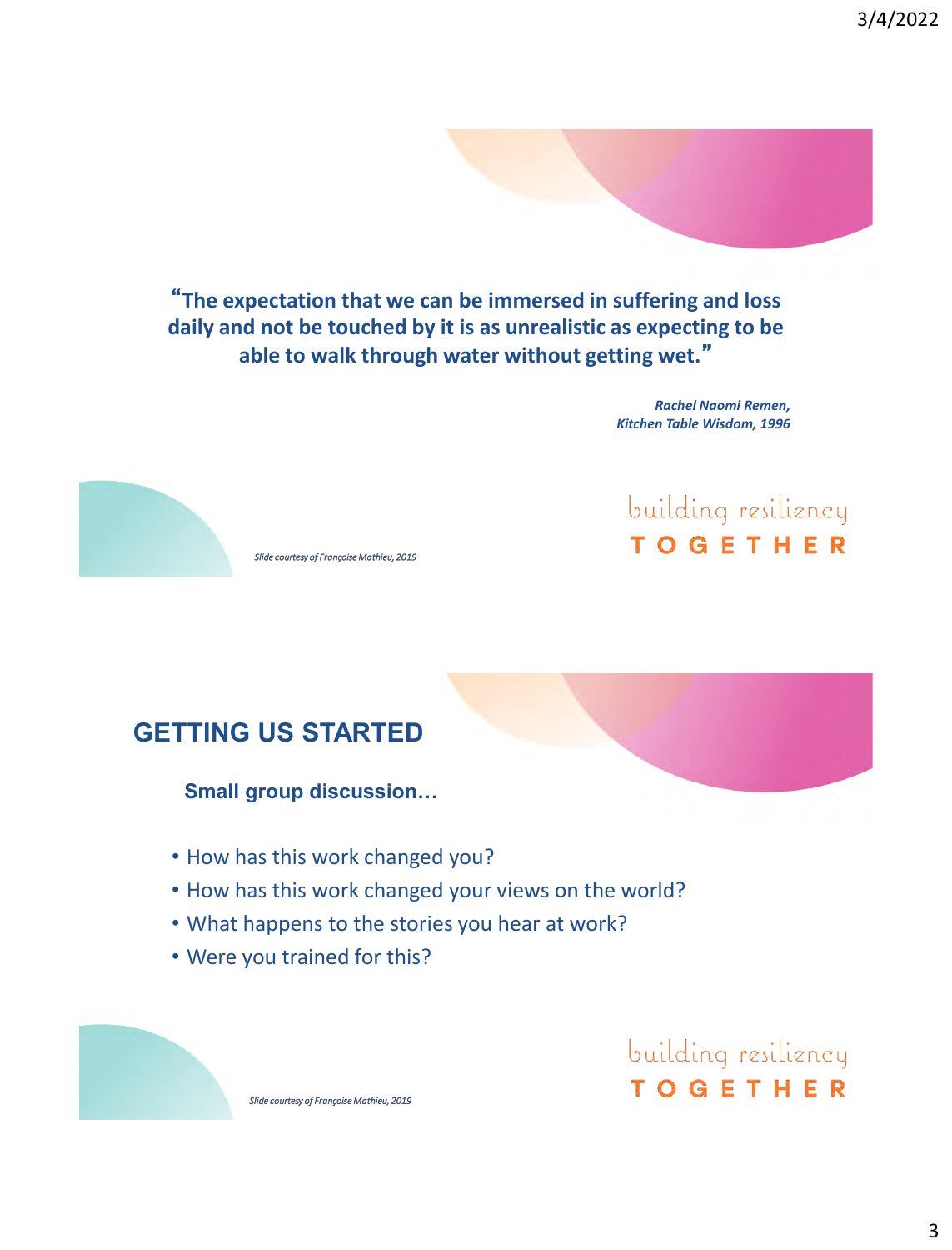### **Signs and Symptoms Worksheet**



*Slide courtesy of Françoise Mathieu, 2019*

# building resiliency **TOGETHER**

**UNDERSTANDING IMPACT**

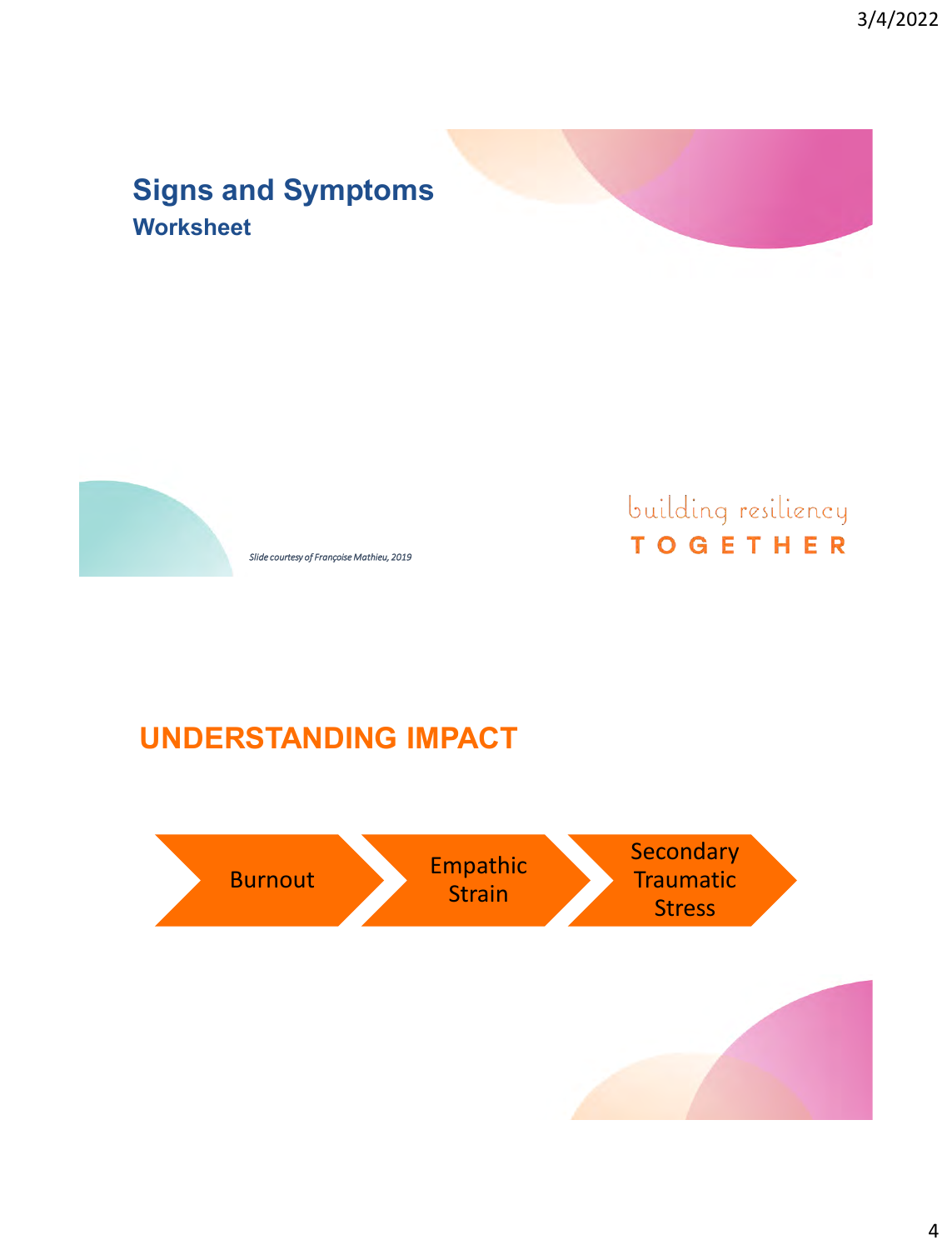# **BURNOUT**

- "Physical & emotional exhaustion as a result of prolonged stress and frustration" (Stamm)
- Lack of enthusiasm and motivation
- Total exhaustion
- Feeling ineffective, disillusioned, hopeless & cynical
- Can be affected by feeling "overworked and underpaid" or by lack of work/life balance
- Can happen in any occupation





# **Empathic Strain/Compassion Fatigue**

Figley (1995)

- A deep erosion of our compassion, of our ability to tolerate strong emotions/difficult stories in others
- Evident in helpers' professional and personal life
- Can also happen to caregivers ("caregiver fatigue")



• Also knows as "compassion fatigue"

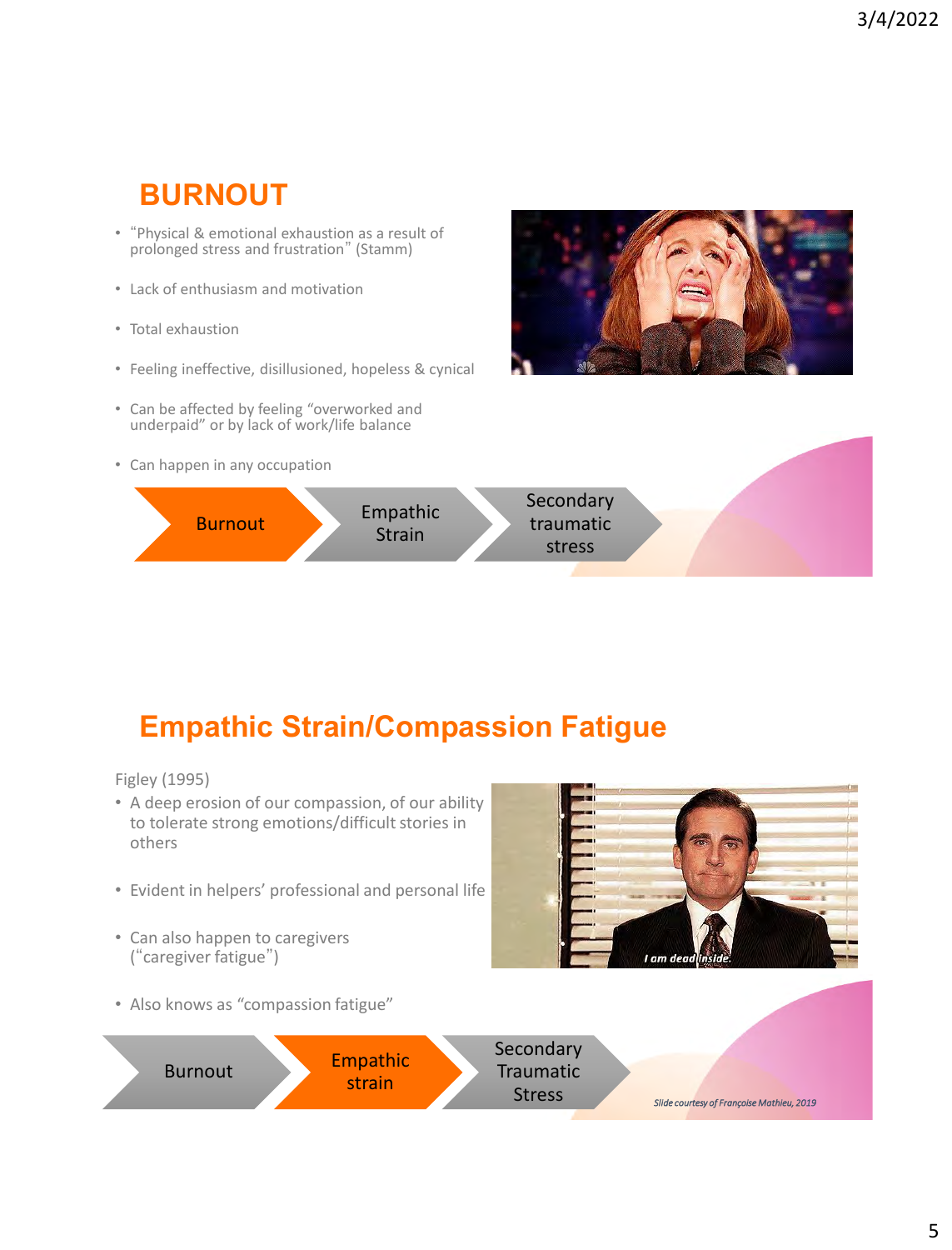

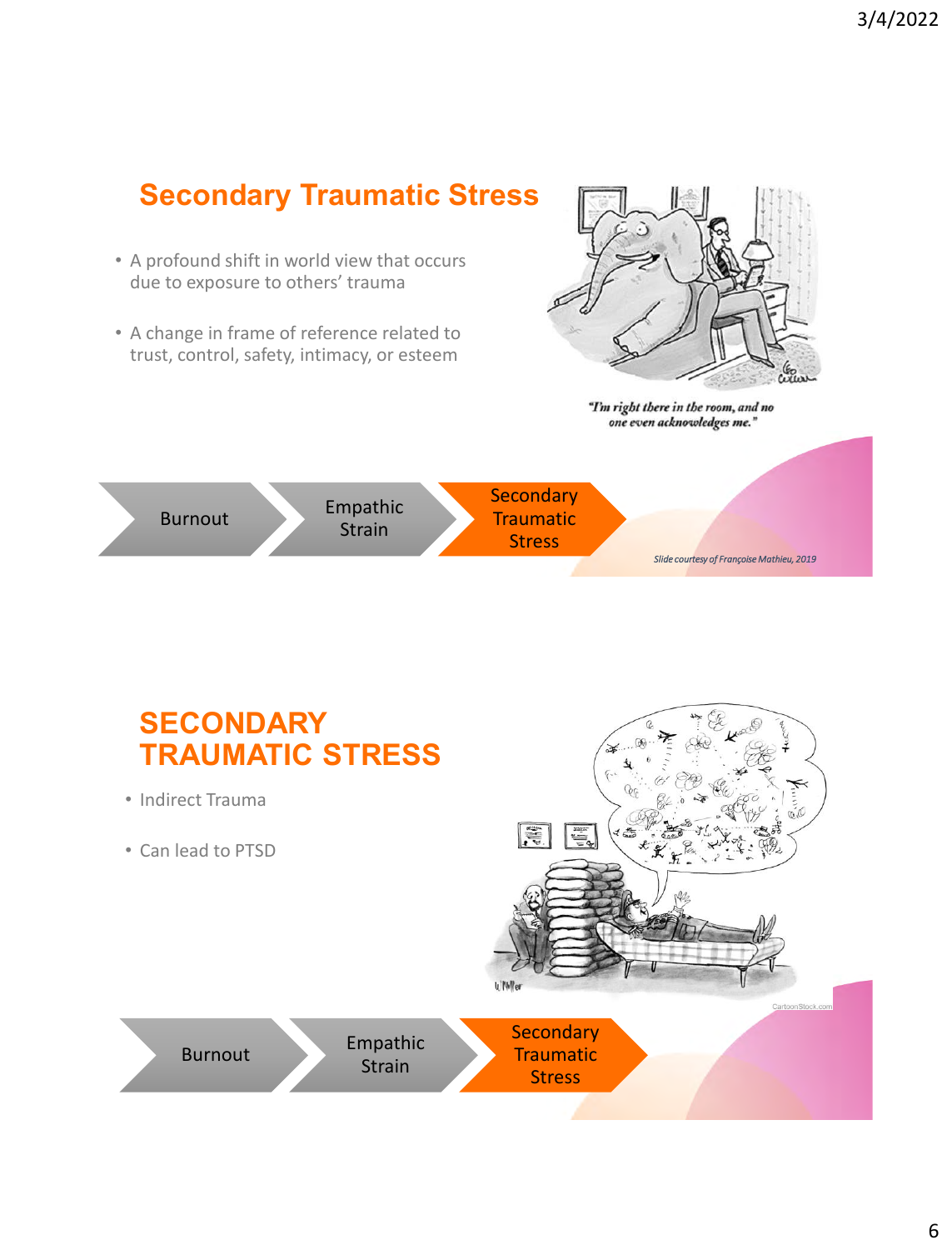3/4/2022

## **"OCCUPATIONAL HAZARD"**

### **We don't get empathic strain and secondary trauma because we did something wrong …**

**We get it because we care!**



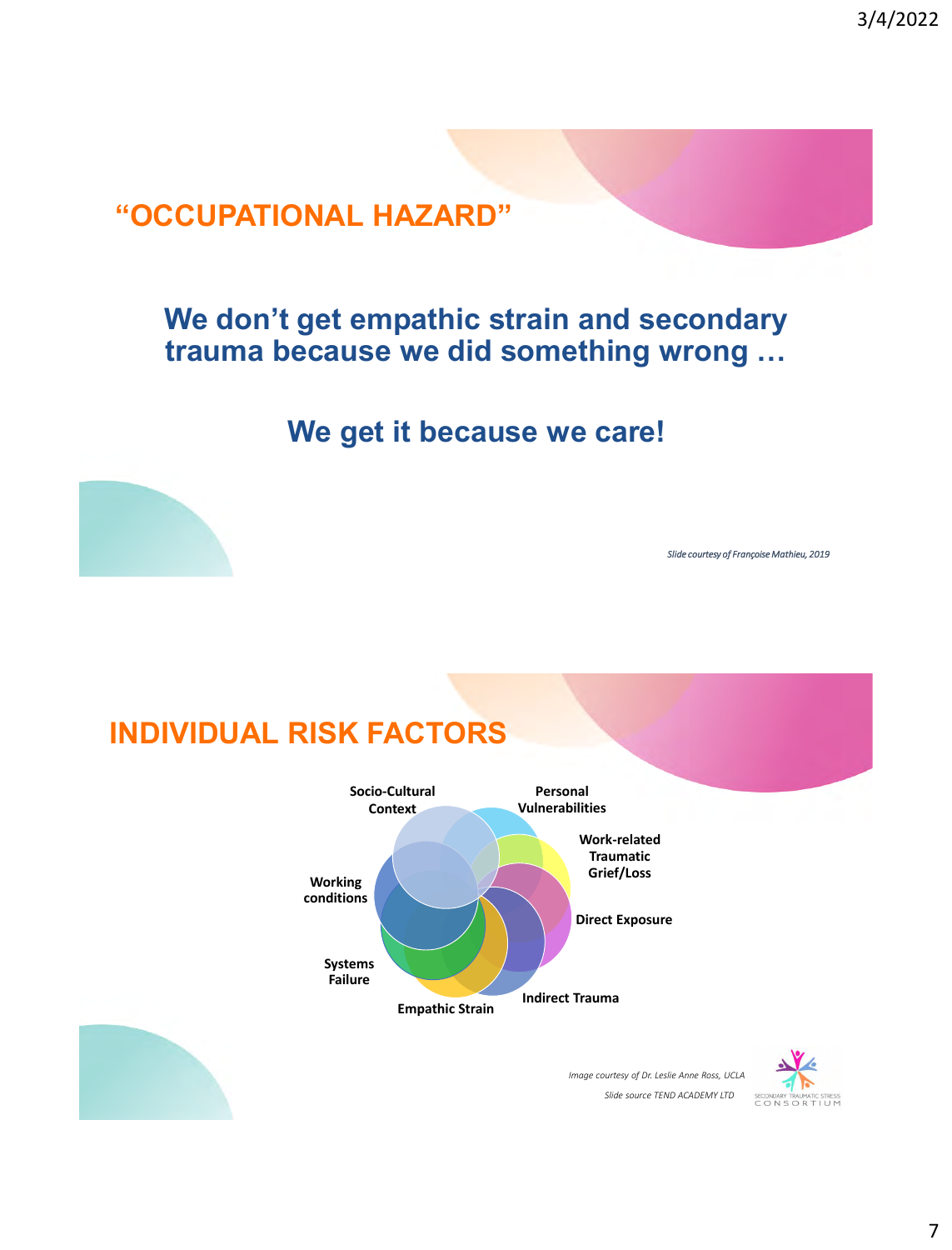#### **What's Draining You Worksheet**





# **PROTECTIVE FACTORS**

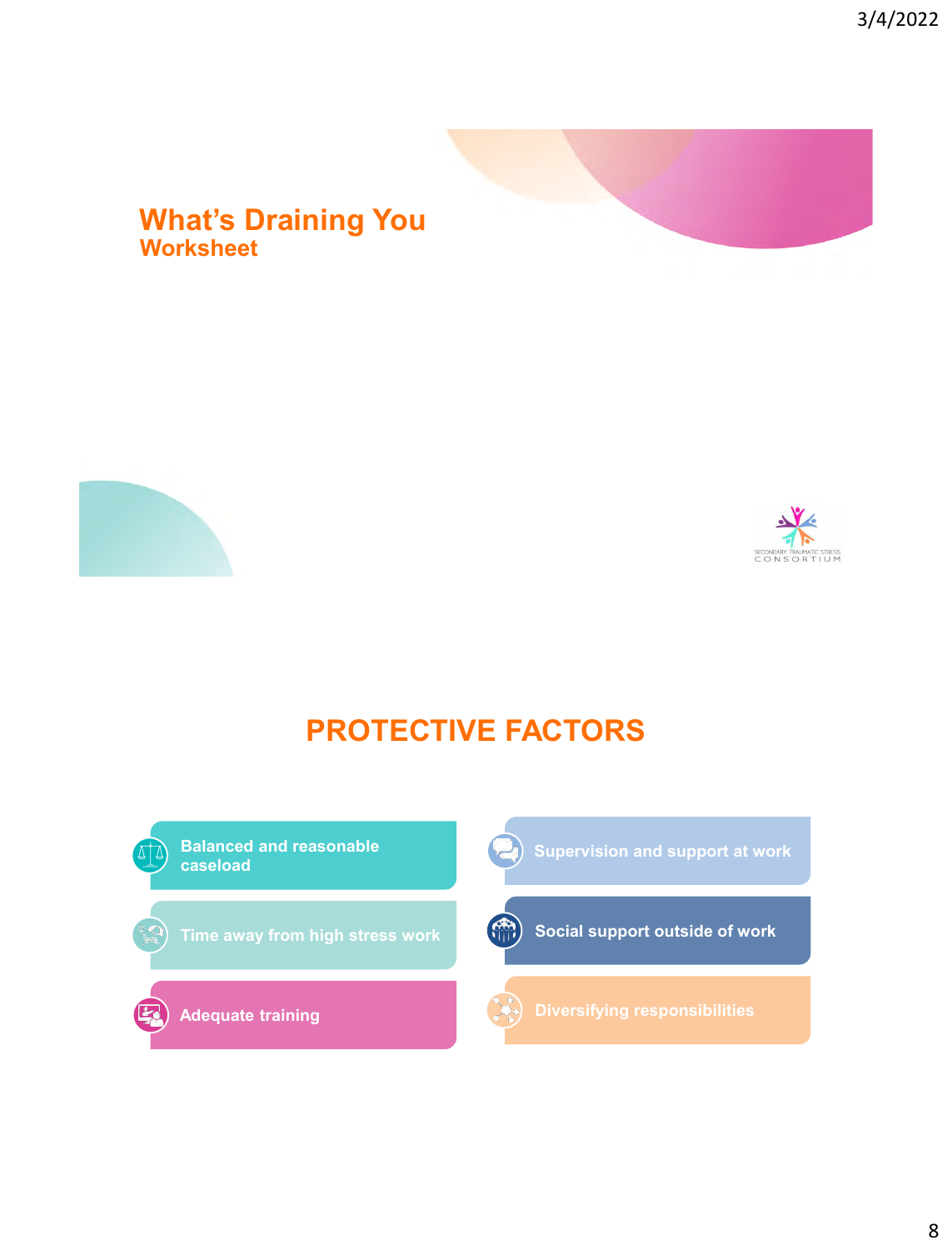

- By only focusing on individual self care, we risk falling into the pitfall of blaming the helper for developing STS and Empathic Strain
- "This focus implies that helping professionals who are hurting are somehow at fault - they are not balancing work and life [...]"
- Far more effective were organizational changes which offered helpers better working conditions, more control over their schedule, good quality supervision and a reduced exposure to trauma.

Source: Killian, K.D. *Helping Till it Hurts? A Multimethod Study of Compassion Fatigue, Burnout, and Self-Care in Clinicians Working With Trauma Survivors* in Traumatology, Vol 14, No 2, June 2008.

*Slide courtesy of Françoise Mathieu, 2019*

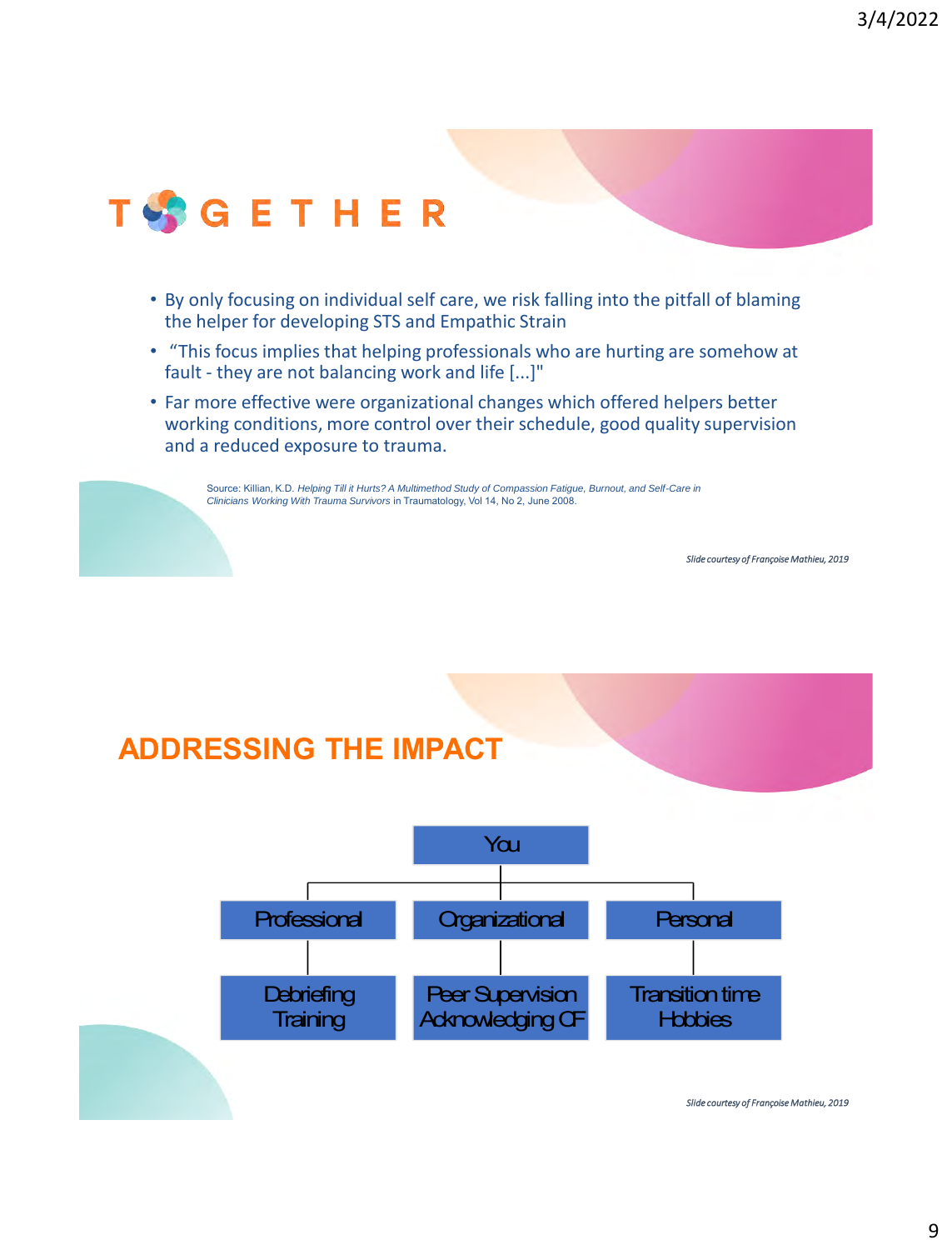

# **MAKING A CHANGE…**

- 1. Assess where you are at
- 2. Understand your warning signs
- 3. Learn strategies
- 4. Develop an intervention plan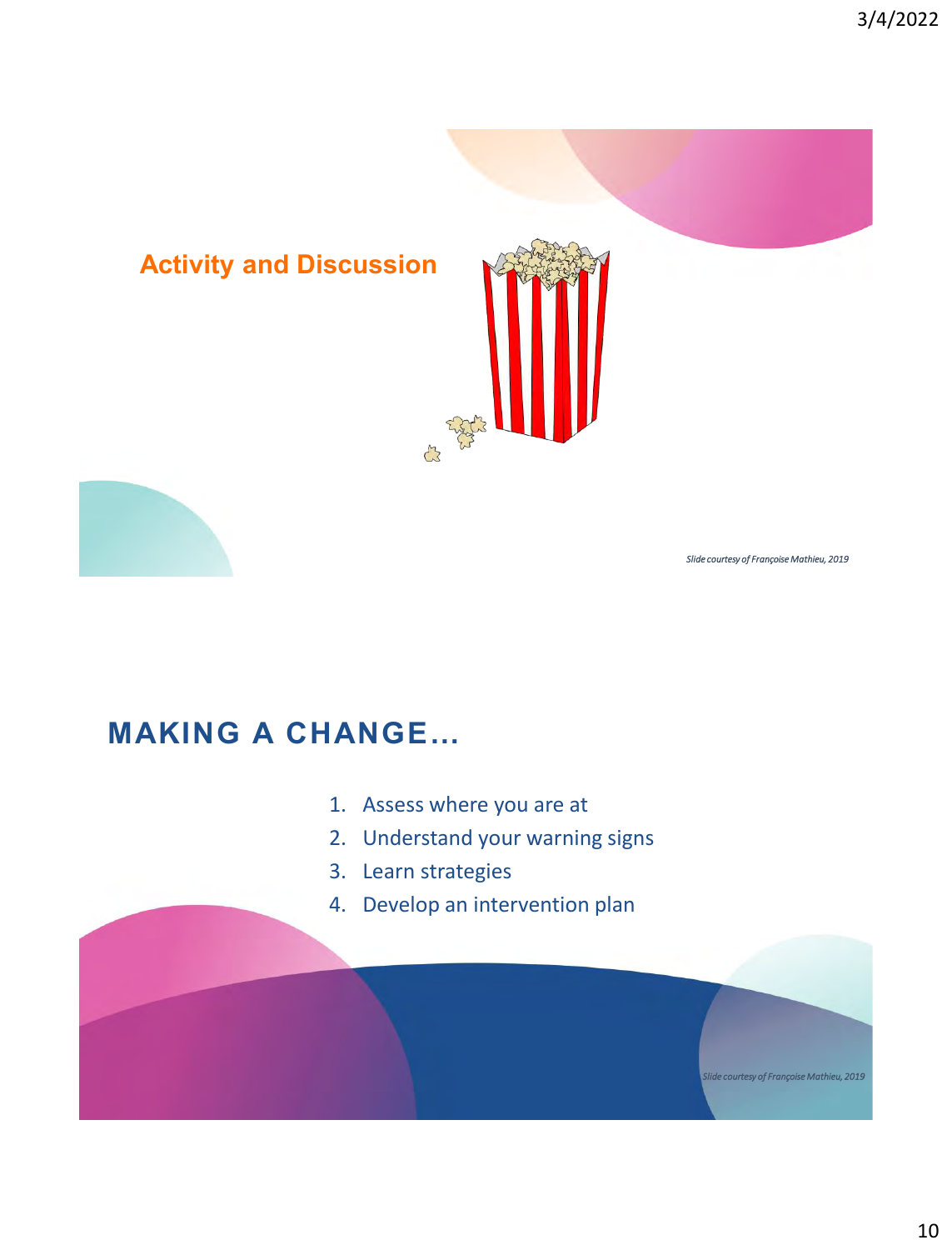# **1. SELF ASSESSMENT: ProQol**



*B. Hudnall Stamm, 2009. Professional Quality of Life: Compassion Satisfaction and Fatigue Version 5*

#### **2. UNDERSTAND YOUR WARNING SIGNS**



What is the worst part of my job? • How do I avoid (or delay) it? • What are the feeling(s) I am avoiding by avoiding this task or responsibility?

building resiliency **TOGETHER** 

© *Françoise Mathieu, 2019*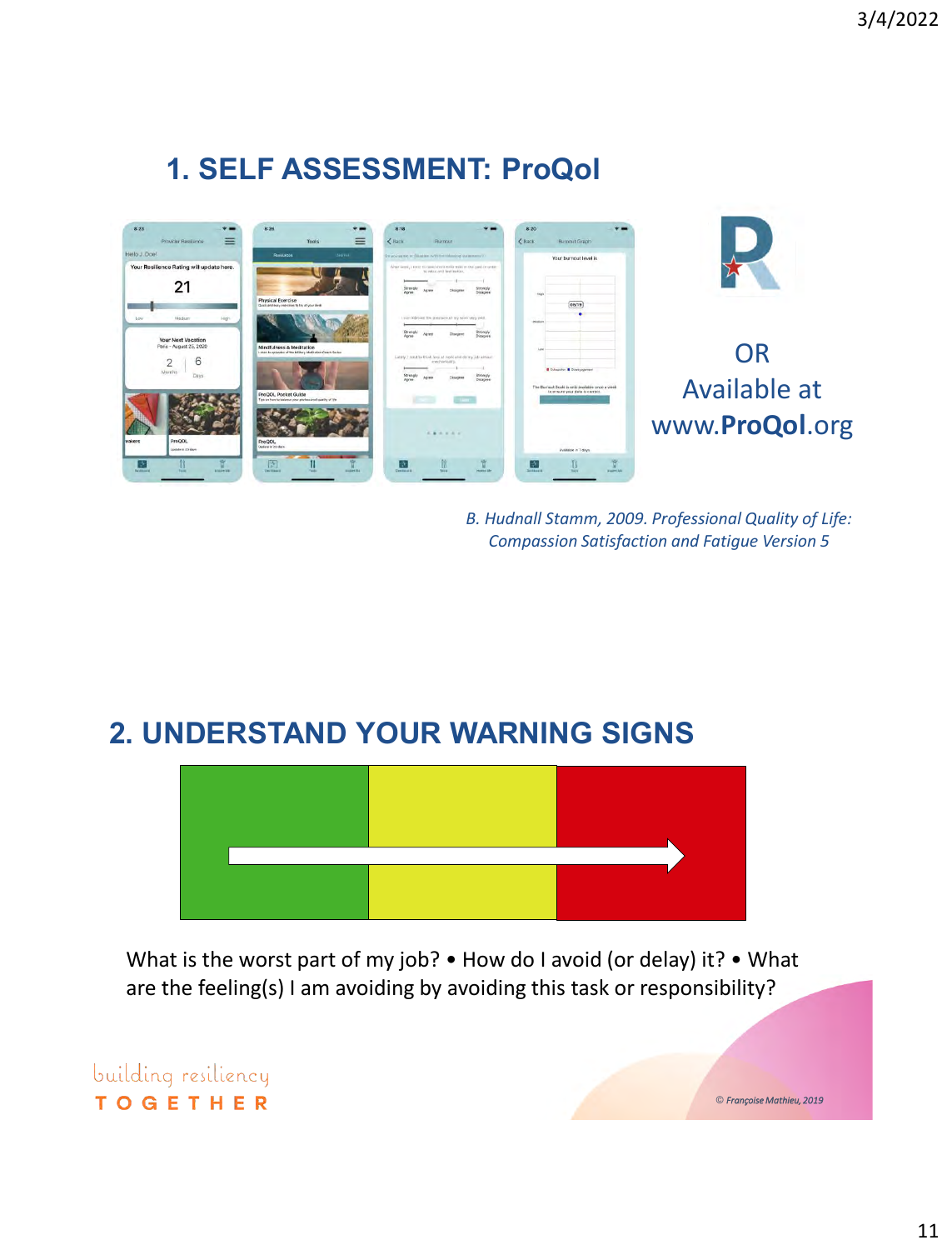## **3. STRATEGIES: No Slime Zone**



# **3. STRATEGIES: Low Impact Debriefing**





Have you ever shooked or harrified friends or family have you are since and you thought was being<br>or even funny? Helping Professionals can become the west funny? Helping Professionals can become<br>desensitized to the trauma and loss that they are<br>exposed to daily. Be aware of story. Are all the details really necessary? Can you<br>give an abbreviated version?



Once you have warned the listener, then ask for<br>consent. This can be as simple as: "I would like to consent. This can be be simple us. The valuation of the defect of something with you, is this a good time?"<br>at "I heard something really hard today, could<br>trittak to you about it?" The listener then has a chance to decline



If you had to call your sister to tell her that your If you had to call your size for to tell her that your your ground disaly grandfather hos passed away, you would likely start the phane call with "I have same bad news"<br>start the phane call with "I have same bad news"<br>to



Once you have received consent from your one you were received conserved and colleague, decide how much to share, starting<br>with the least traumatic information, and<br>gradually progressing as needed. You may end up<br>not needing to share the most graphic details.

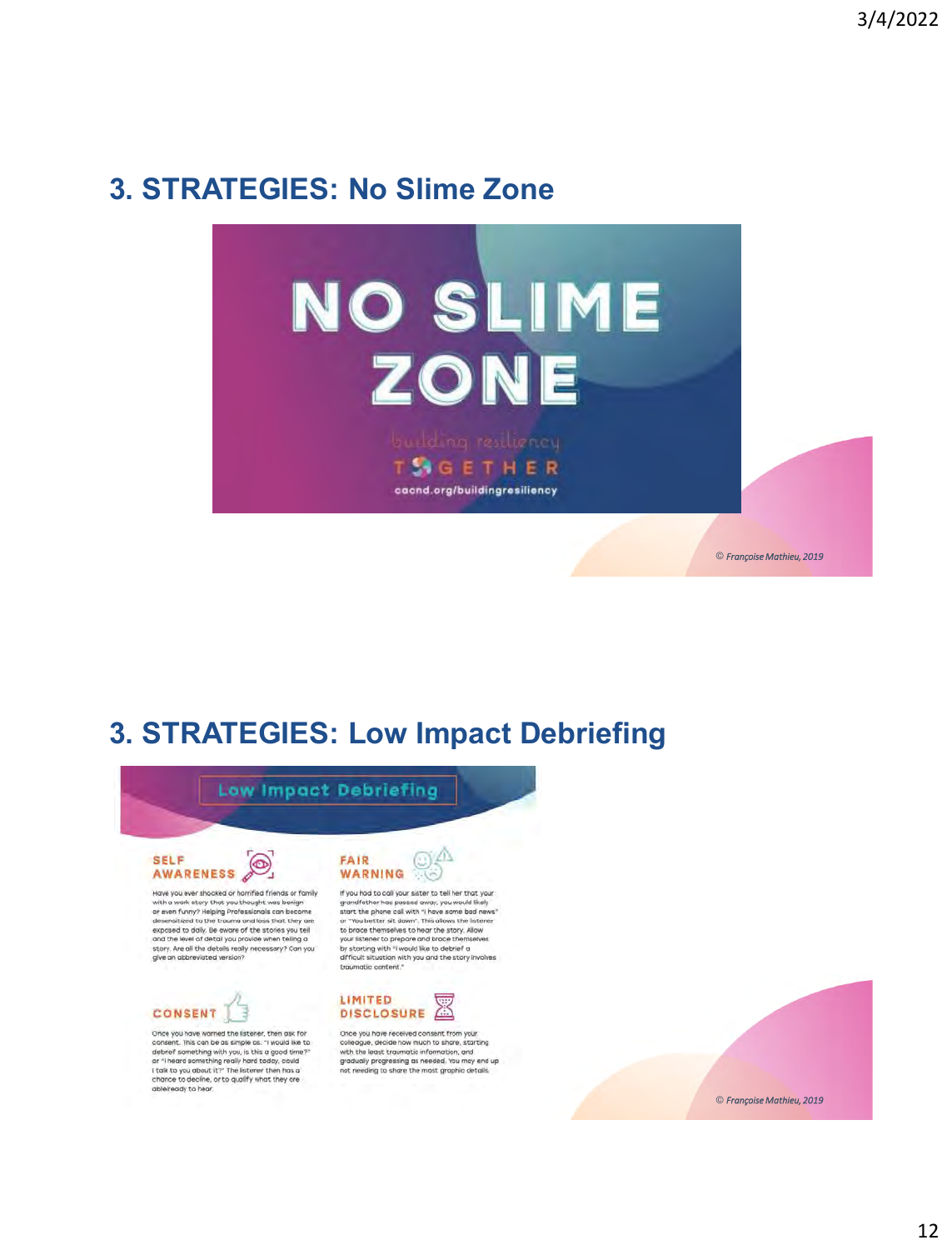© *Françoise Mathieu, 2019*

# **3. STRATEGIES: Hot Walk and Talk**



building resiliency **TOGETHER** 

# **3. STRATEGIES: www.cacnd.org/buildingresiliency**

STRATEGIES TO REMAIN HEALTHY & COMPASSIONATE

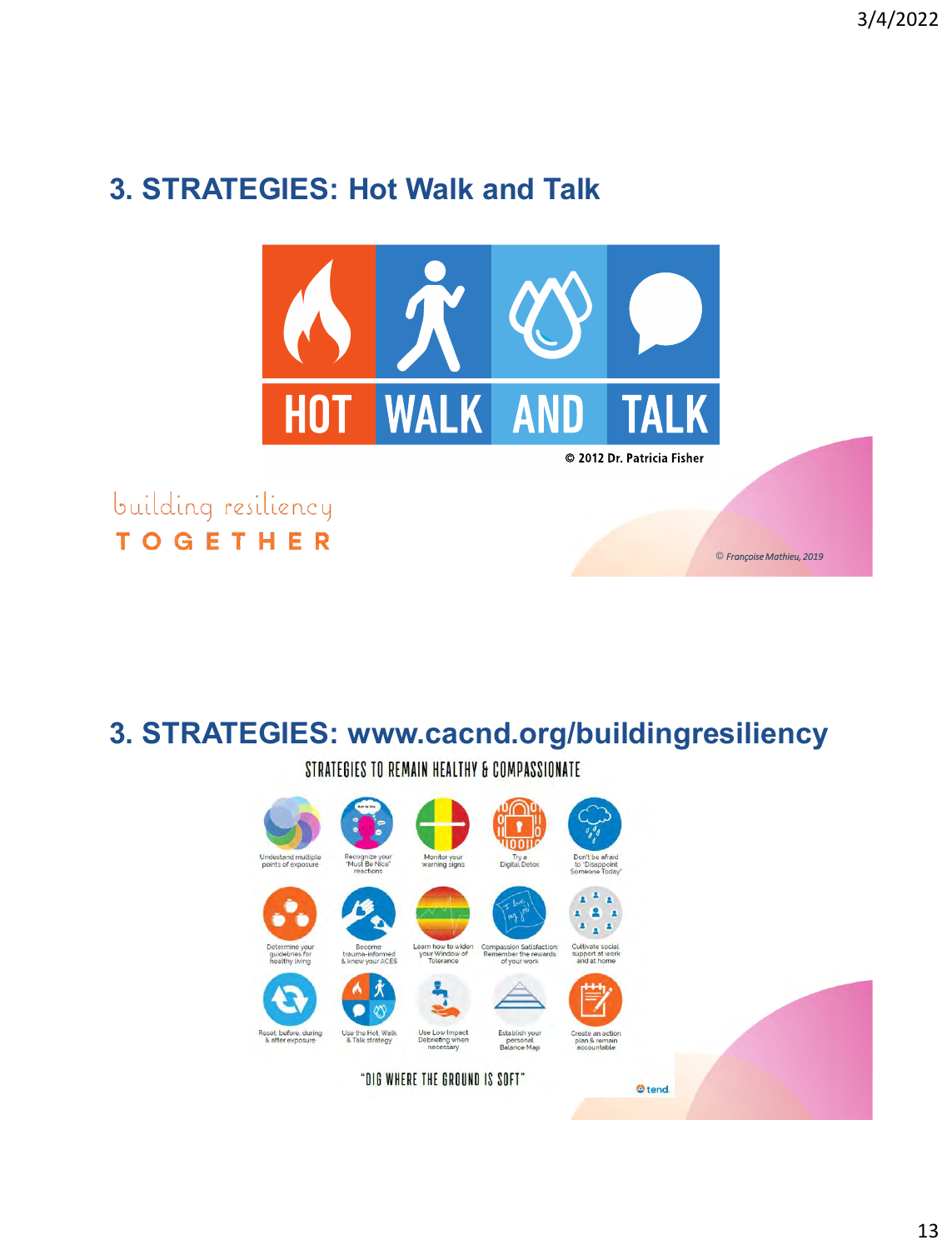# **4. DEVELOP AN INTERVENTION PLAN**

# **Four Steps to Compassion Satisfaction**

**Step Four** Make a commitment to implement changes

**Step Three** Develop Empathic Strain Resiliency

**Step Two** Strive to enhance self-care & improve work/life balance

**Step One** Take stock of stressors at home and at work

*Slide courtesy of Françoise Mathieu, 2019*



#### **Team Activity**

Strategies:

- Low Impact Debriefing
- Hot Walk and Talk
- No Slime Zone

Questions to answer:

- What are the barriers?
- Who are your supporters?
- How can you make this possible?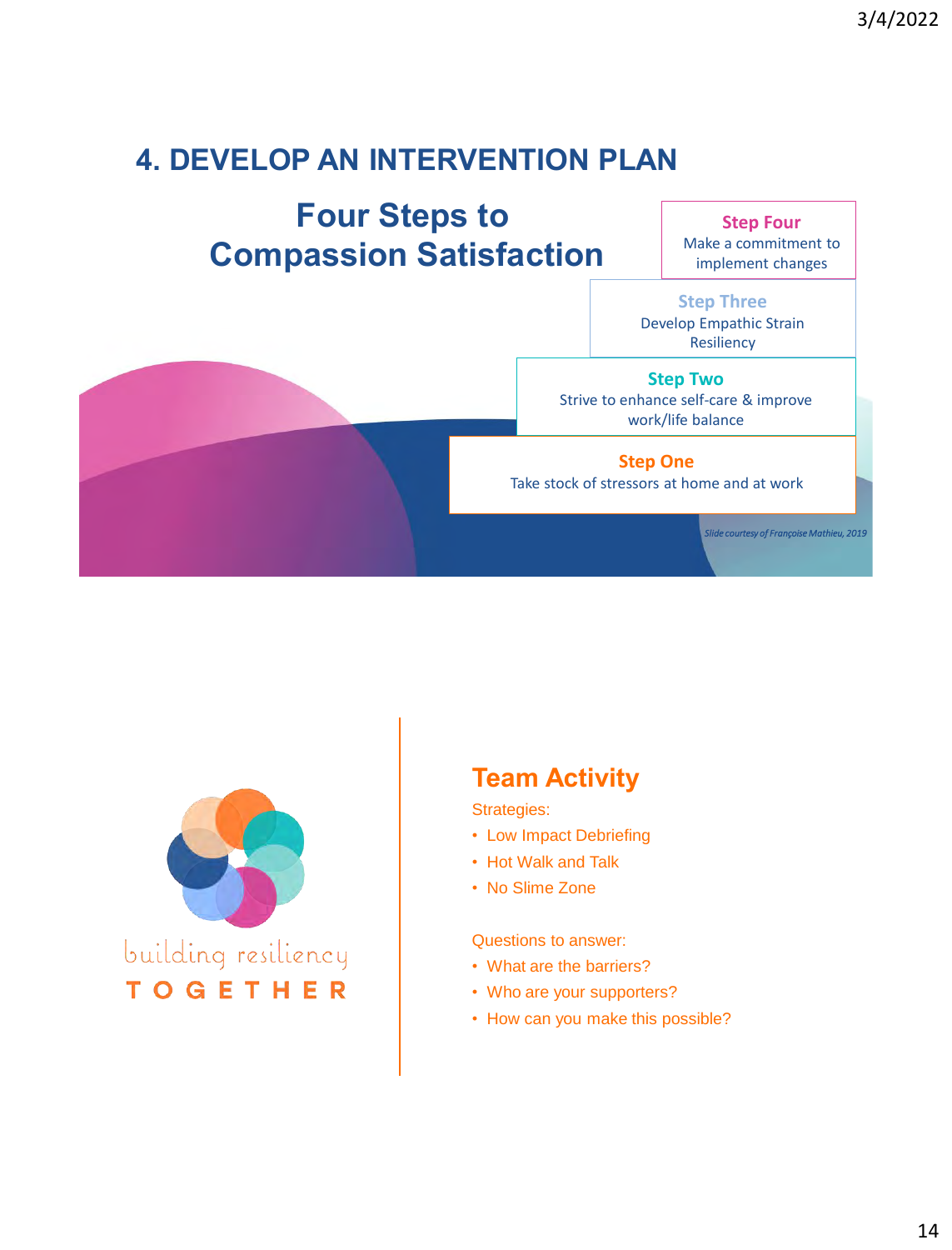#### **Remember the rewards of the work!**

• 3 things I love about my job • 3 people whose lives I have touched • My calling to this work • 3 things I do well



# **What's your commitment after today's workshop?**

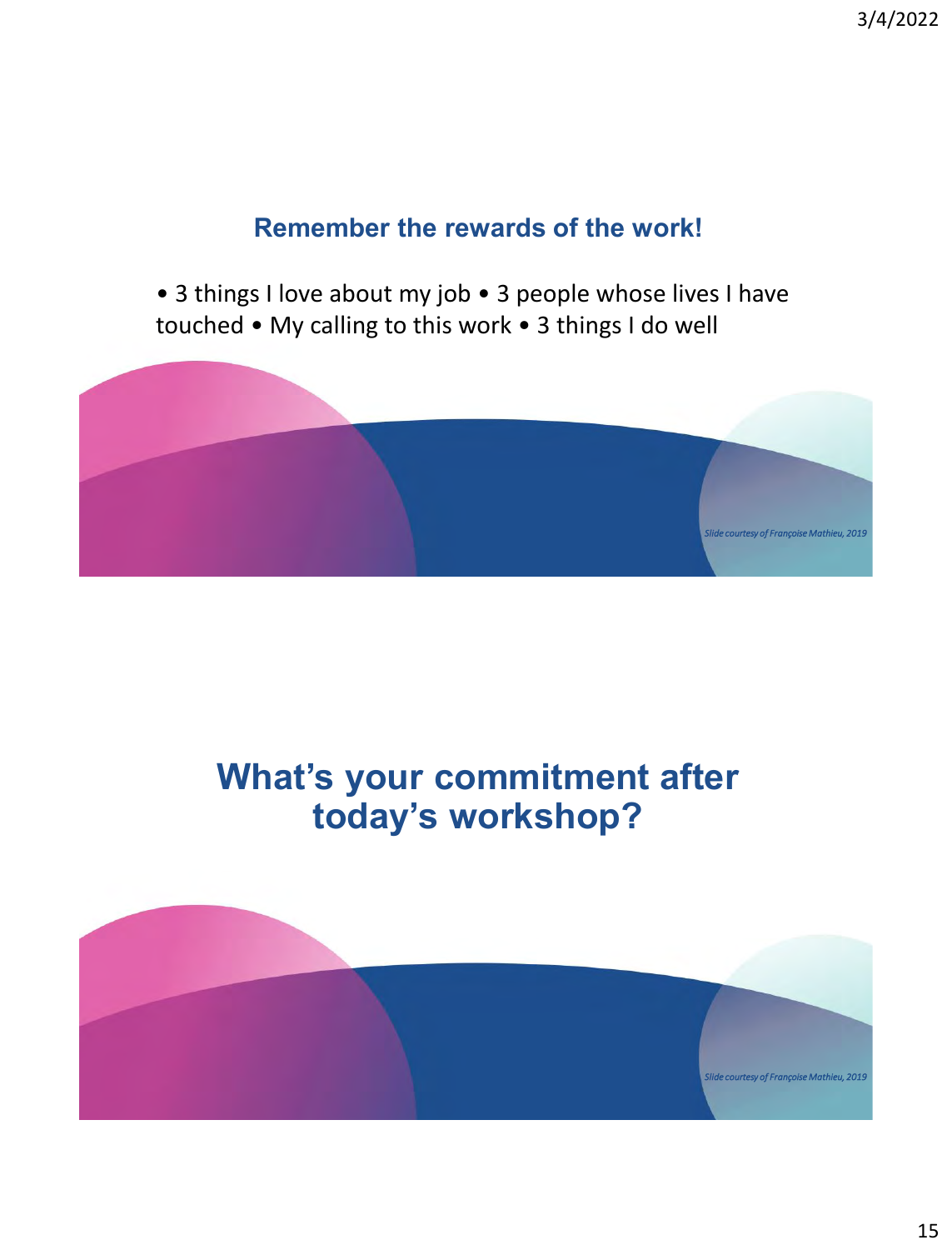# building resiliency **T**SGETHER



#### TENDACADEMY.CA/RESOURCES

#### **WWW.CACND.ORG/BUILDING-RESILIENCY**





**www.STSconsortium.com** *Trauma Stewardship: An Everyday Guide to Caring for Self While Caring for Others* Laura Van Dernoot Lipsky (2007)



*The Compassion Fatigue Workbook,* F. Mathieu (2012)

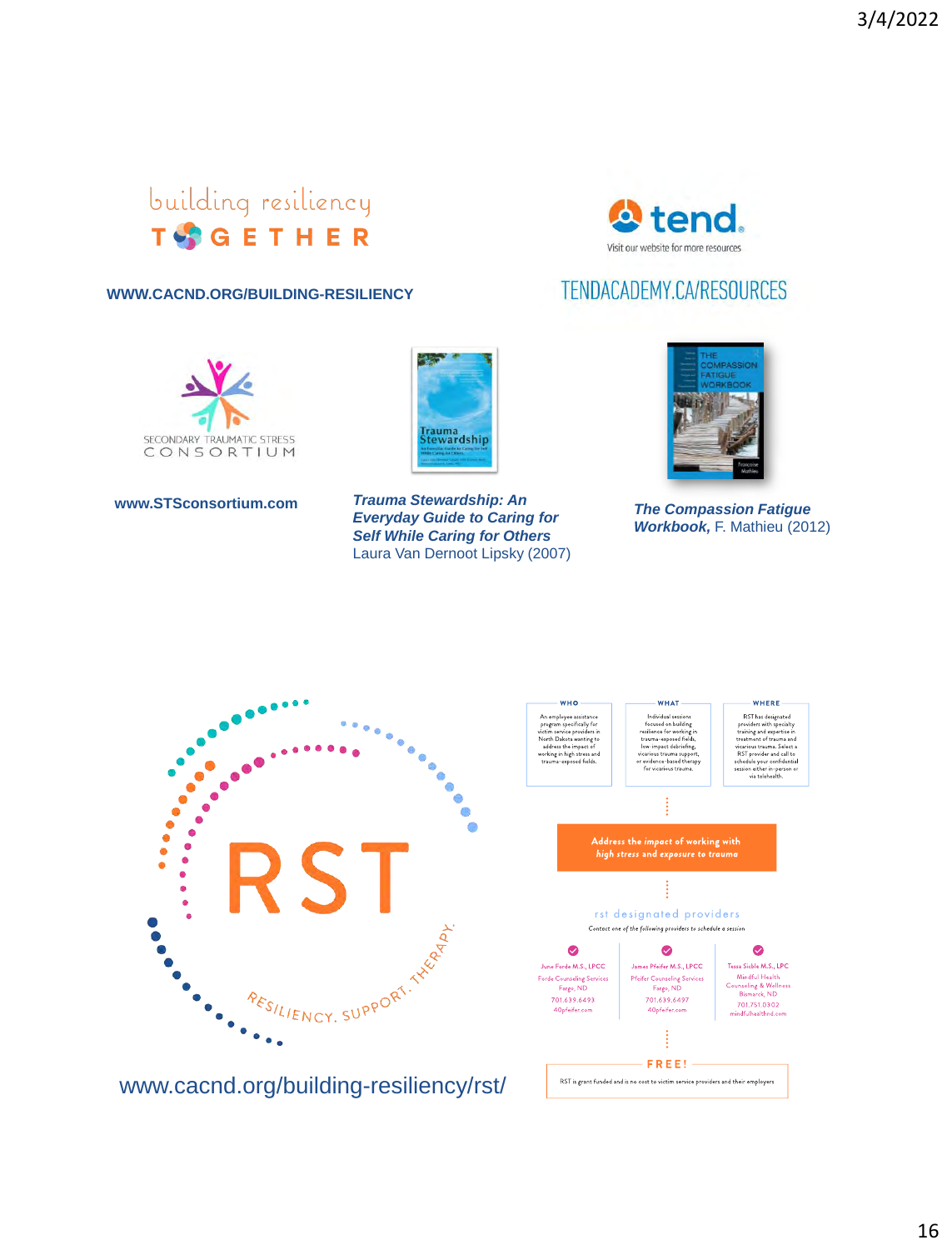

#### Contact Us!

Email: pcondol@dcac.org

Online: www.cacnd/buildingresiliency

#### Questions/Comments?



Email: Phone: (701) 321-0689 Melkaiconsulting@gmail.com